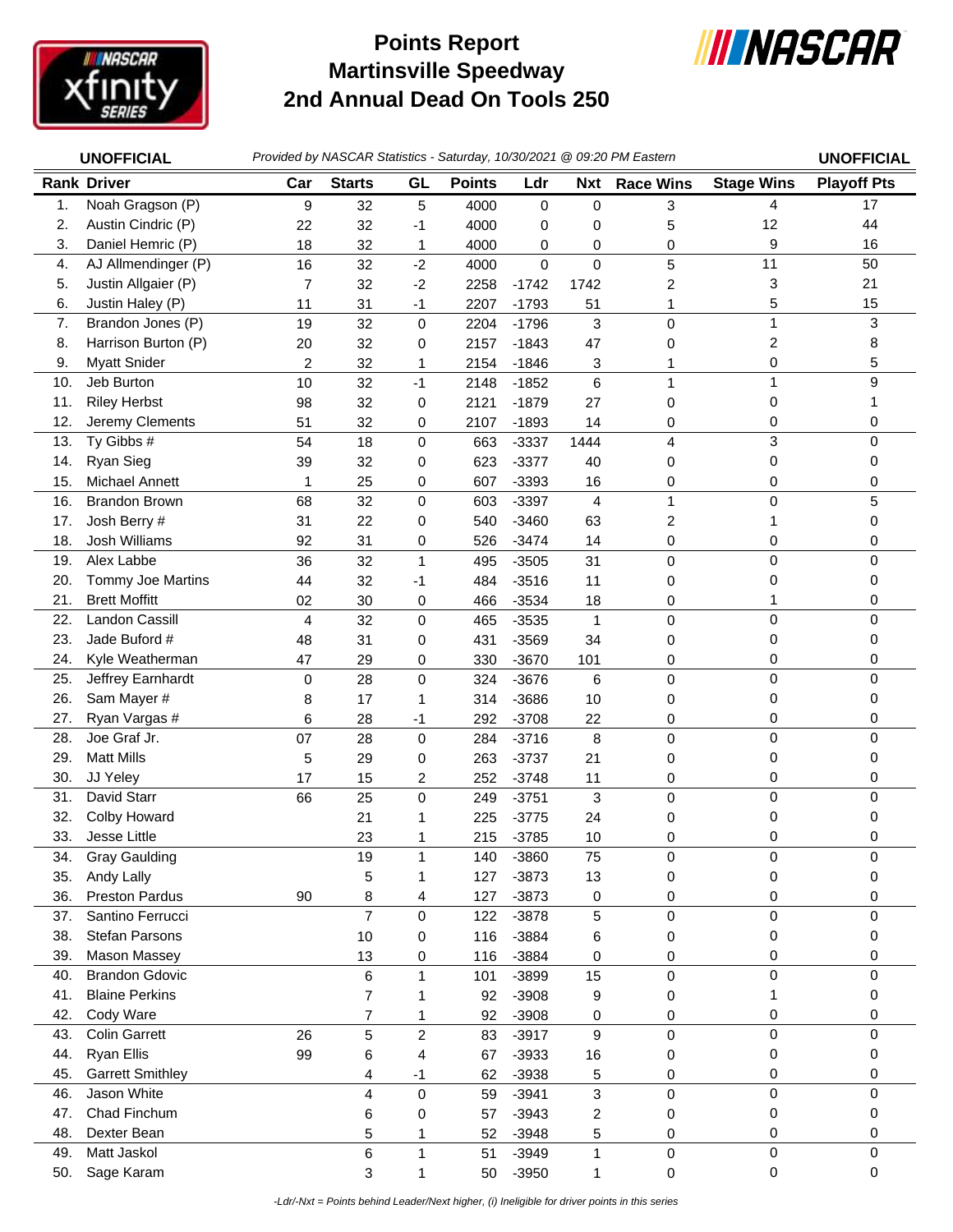|      | <b>Rank Driver</b>      | Car | <b>Starts</b>           | GL                      | <b>Points</b> | Ldr     | <b>Nxt</b>     | <b>Race Wins</b> | <b>Stage Wins</b> | <b>Playoff Pts</b> |
|------|-------------------------|-----|-------------------------|-------------------------|---------------|---------|----------------|------------------|-------------------|--------------------|
| 51.  | Stephen Leicht          | 61  | 5                       | 8                       | 45            | $-3955$ | 5              | 0                | 0                 | 0                  |
| 52.  | Miguel Paludo           |     | 3                       | 0                       | 44            | $-3956$ | 1              | 0                | 0                 | 0                  |
| 53.  | Natalie Decker          | 23  | 5                       | 5                       | 42            | $-3958$ | 2              | 0                | 0                 | 0                  |
| 54.  | <b>Will Rodgers</b>     |     | 3                       | -1                      | 40            | $-3960$ | 2              | 0                | 0                 | 0                  |
| 55.  | Caesar Bacarella        |     | 5                       | $-1$                    | 37            | $-3963$ | 3              | 0                | 0                 | 0                  |
| 56.  | <b>Carson Ware</b>      |     |                         | -1                      | 36            | $-3964$ | 1              | 0                | 0                 | 0                  |
|      |                         |     | 6                       |                         |               |         |                |                  |                   |                    |
| 57.  | Joey Gase               |     | 5                       | $-1$                    | 32            | $-3968$ | 4              | 0                | 0                 | 0                  |
| 58.  | <b>Spencer Pumpelly</b> |     | 3                       | $-1$                    | 32            | $-3968$ | 0              | 0                | 0                 | 0                  |
| 59.  | Ronnie Bassett          |     | 2                       |                         | 25            | $-3975$ | 7              | 0                | 0                 | 0                  |
| 60.  | <b>Patrick Emerling</b> |     | 3                       | 1                       | 25            | $-3975$ | 0              | 0                | 0                 | 0                  |
| 61.  | Dale Earnhardt          |     | 1                       | $\mathbf{1}$            | 23            | $-3977$ | $\overline{c}$ | 0                | 0                 | 0                  |
| 62.  | Loris Hezemans          |     | 4                       | 1                       | 23            | $-3977$ | 0              | 0                | 0                 | 0                  |
| 63.  | George Gorham           |     | 1                       | 1                       | 21            | $-3979$ | 2              | 0                | 0                 | 0                  |
| 64.  | <b>Tanner Berryhill</b> |     | 3                       | 1                       | 18            | $-3982$ | 3              | 0                | 0                 | 0                  |
| 65.  | Cj Mclaughlin           |     | 6                       | 1                       | 13            | $-3987$ | 5              | 0                | 0                 | 0                  |
| 66.  | Robby Lyons             |     | 1                       | 1                       | 12            | $-3988$ | 1              | 0                | 0                 | 0                  |
| 67.  | Dylan Lupton            |     | 3                       | 1                       | 11            | $-3989$ | $\mathbf{1}$   | 0                | 0                 | 0                  |
| 68.  | <b>Boris Said</b>       |     |                         |                         |               | $-3994$ |                |                  | 0                 |                    |
|      |                         |     |                         |                         | 6             |         | 5              | 0                |                   | 0                  |
| 69.  | Dave Smith              |     |                         |                         | 4             | $-3996$ | 2              | 0                | 0                 | 0                  |
| 70.  | Kyle Sieg               |     | 1                       | 1                       | 3             | $-3997$ | $\mathbf{1}$   | 0                | 0                 | 0                  |
| 71.  | Michael Munley          |     |                         |                         | 2             | $-3998$ | 1              | 0                | 0                 | 0                  |
| 72.  | Josh Bilicki            |     | 4                       | 1                       | 1             | $-3999$ | 1              | 0                | 0                 | 0                  |
| 73.  | Mike Harmon             | 74  | 1                       | $-73$                   | 1             | $-3999$ | 0              | 0                | 0                 | 0                  |
| 74.  | Kyle Busch(i)           |     | 5                       | 0                       | 0             | $-4000$ | 1              | 5                | 4                 | 0                  |
| 75.  | John Hunter Nemechek(i) |     | 4                       | 0                       | 0             | $-4000$ | 0              | 1                | 2                 | 0                  |
| 76.  | Christopher Bell(i)     |     | $\overline{c}$          | 0                       | 0             | $-4000$ | 0              | 1                | $\overline{2}$    | 0                  |
| 77.  | Martin Truex(i)         |     | 1                       | 0                       | 0             | $-4000$ | 0              | 0                | 2                 | 0                  |
| 78.  | Kevin Harvick(i)        |     | 3                       | 0                       | 0             | $-4000$ | 0              | 0                | 0                 | 0                  |
| 79.  | Chase Elliott(i)        |     | 1                       | 0                       | 0             | $-4000$ | 0              | 0                | 0                 | 0                  |
|      |                         |     |                         |                         |               |         |                |                  |                   |                    |
| 80.  | Ty Dillon(i)            |     | 11                      | $-50$                   | 0             | $-4000$ | 0              | 0                | 0                 | 0                  |
| 81.  | Tyler Reddick(i)        |     | 7                       | $-1$                    | 0             | $-4000$ | 0              | 0                | 0                 | 0                  |
| 82.  | Jordan Anderson(i)      |     | 6                       | $-1$                    | 0             | $-4000$ | 0              | 0                | 0                 | 0                  |
| 83.  | Austin Dillon(i)        |     | 5                       | -1                      | 0             | $-4000$ | 0              | 0                | 0                 | 0                  |
| 84.  | Chase Briscoe(i)        |     | 2                       | -1                      | 0             | $-4000$ | 0              | 0                | 0                 | 0                  |
| 85.  | Bayley Currey(i)        | 15  | 23                      | $-1$                    | 0             | $-4000$ | 0              | 0                | 0                 |                    |
| 86.  | Cole Custer(i)          |     | 1                       | -1                      | 0             | $-4000$ | 0              | 0                | 0                 | 0                  |
| 87.  | Austin Hill(i)          |     | 5                       | $-1$                    | 0             | $-4000$ | 0              | 0                | 0                 | 0                  |
| 88.  | Bubba Wallace(i)        |     | 1                       | $-1$                    | 0             | $-4000$ | $\pmb{0}$      | 0                | 0                 | 0                  |
| 89.  | Denny Hamlin(i)         |     | 1                       | $-1$                    | 0             | $-4000$ | 0              | 0                | 0                 | 0                  |
| 90.  | Timmy Hill(i)           |     | 15                      | $-1$                    | 0             | $-4000$ | 0              | 0                | 0                 | 0                  |
| 91.  | Kaz Grala(i)            |     | $\overline{c}$          | $-1$                    | 0             | $-4000$ | 0              | 0                | 0                 | 0                  |
|      |                         |     |                         |                         |               |         |                |                  |                   |                    |
| 92.  | Kris Wright(i)          |     | 7                       | $-1$                    | 0             | $-4000$ | 0              | 0                | 0                 | 0                  |
| 93.  | James Davison(i)        |     | 1                       | $-1$                    | 0             | $-4000$ | 0              | 0                | 0                 | 0                  |
| 94.  | Danny Bohn(i)           |     | 1                       | $-1$                    | 0             | $-4000$ | 0              | 0                | 0                 | 0                  |
| 95.  | Bj Mcleod(i)            |     | 5                       | $-1$                    | 0             | $-4000$ | 0              | 0                | 0                 | 0                  |
| 96.  | Spencer Boyd(i)         | 52  | 9                       | $-1$                    | 0             | $-4000$ | 0              | 0                | 0                 | 0                  |
| 97.  | Akinori Ogata(i)        | 78  | $\overline{\mathbf{c}}$ | $\overline{\mathbf{c}}$ | 0             | $-4000$ | $\pmb{0}$      | 0                | 0                 | 0                  |
| 98.  | Tim Viens(i)            |     | 1                       | $-2$                    | 0             | $-4000$ | 0              | 0                | 0                 | 0                  |
| 99.  | Ross Chastain(i)        |     | 1                       | $-2$                    | 0             | $-4000$ | 0              | 0                | 0                 | 0                  |
| 100. | Jesse Iwuji(i)          |     | 1                       | $-2$                    | 0             | $-4000$ | 0              | 0                | 0                 | 0                  |
| 101. | Dawson Cram(i)          |     | 1                       | $-1$                    | 0             | $-4000$ | 0              | 0                | 0                 | 0                  |
|      | 102. Zane Smith(i)      |     | 1                       | $-1$                    | 0             | $-4000$ | 0              | 0                | 0                 | 0                  |
|      | Grant Enfinger(i)       |     |                         | $-1$                    |               |         |                |                  | 0                 | 0                  |
| 103. |                         |     | 1                       |                         | 0             | $-4000$ | $\mathsf 0$    | 0                |                   |                    |
| 104. | Erik Jones(i)           |     | 1                       | $-1$                    | 0             | $-4000$ | 0              | 0                | 0                 | 0                  |
| 105. | Kyle Tilley             |     | 1                       | $-1$                    | 0             | $-4000$ | 0              | 0                | 0                 | 0                  |
| 106. | Mike Skeen              |     | 0                       | $-1$                    | 0             | $-4000$ | $\pmb{0}$      | 0                | 0                 | 0                  |
| 107. | <b>Dillon Bassett</b>   |     | 0                       | $-1$                    | 0             | $-4000$ | 0              | 0                | 0                 | 0                  |
| 108. | Chris Cockrum           |     | 0                       | $-1$                    | 0             | $-4000$ | 0              | 0                | 0                 | 0                  |